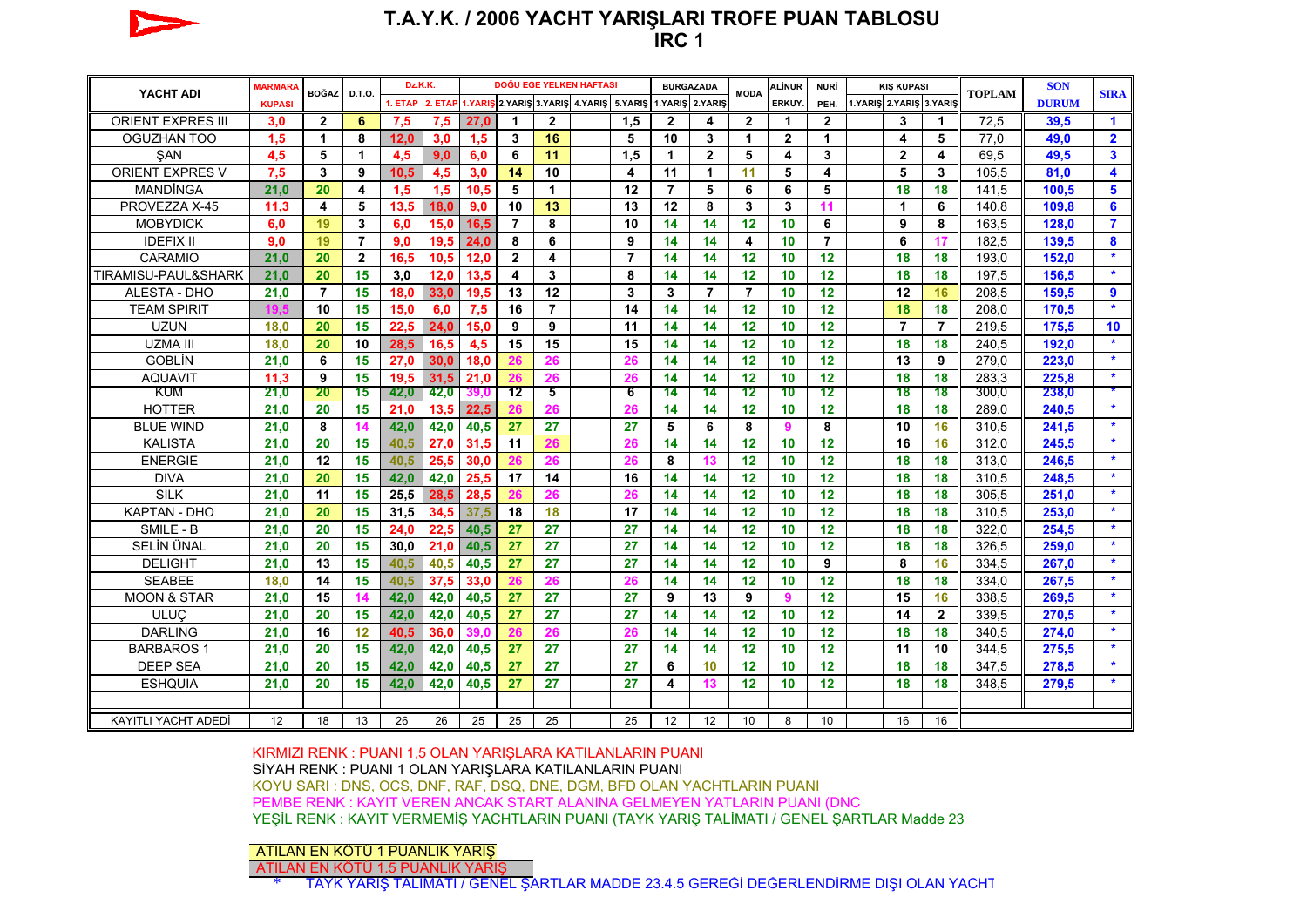

# **T.A.Y.K. / 2006 YACHT YARIŞLARI TROFE PUAN TABLOSU**

**IRC 2**

| YACHT ADI                 | <b>MARMARA</b> | <b>BOĞAZ</b>   | <b>D.T.O.</b>        | Dz.K.K. |         | DOĞU EGE |                |              |                                                         |                | <b>BURGAZADA</b> |                | <b>MODA</b>    | <b>ALİNUR</b>  | NURİ         | <b>KIS KUPASI</b> |                         |                | <b>TOPLAM</b> | <b>SON</b>   | <b>SIRA</b>             |
|---------------------------|----------------|----------------|----------------------|---------|---------|----------|----------------|--------------|---------------------------------------------------------|----------------|------------------|----------------|----------------|----------------|--------------|-------------------|-------------------------|----------------|---------------|--------------|-------------------------|
|                           | <b>KUPASI</b>  |                |                      | 1. ETAP | 2. ETAP |          |                |              | 1.YARIS 2.YARIS 3.YARIS 4.YARIS 5.YARIS 1.YARIS 2.YARIS |                |                  |                |                | ERKUY.         | PEH.         |                   | 1.YARIS 2.YARIS 3.YARIS |                |               | <b>DURUM</b> |                         |
| X MAYIS                   | 1,5            | 1              | 8                    | 3,0     | 3.0     | 1,5      | 1              | 12           |                                                         | 4              | $\overline{7}$   | $\overline{2}$ | $\mathbf{2}$   | 1              | 3            |                   | 3                       | 3              | 56.0          | 41.0         | $\mathbf{1}$            |
| <b>ADA</b>                | 4,5            | $\mathbf{2}$   | $\blacktriangleleft$ | 10,5    | 9,0     | 16.5     | 3              | 3            |                                                         | 3              |                  | 5              | 3              | 3              | $\mathbf{2}$ |                   | 1                       | 6              | 73,5          | 51,0         | $\overline{2}$          |
| <b>ATILGAN</b>            | 3.0            | 3              | $\mathbf{2}$         | 9,0     | 19,5    | 15.0     | $\overline{7}$ | 12           |                                                         | 1              | 4                | 4              | 4              | 4              | 6            |                   | $\overline{7}$          | $\mathbf{2}$   | 102.5         | 71.0         | $\mathbf{3}$            |
| ZIPKIN - DHO              | 12,0           | 11             | 10                   | 6,0     | 13,5    | 12.0     | 4              | 1            |                                                         | 5              | 5                | $\overline{7}$ | 5              | 5              | 12           |                   | 10                      | 9              | 127.5         | 102,0        | 4                       |
| KG                        | 6.0            | 8              | 6                    | 27,0    | 15,0    | 10.5     | 5              | 12           |                                                         | 6              | 3                | 6              | $\overline{7}$ | 8              | 8            |                   | 16                      | 16             | 159,5         | 116,5        | 5                       |
| <b>DOMODO</b>             | 12,0           | 5              | 10                   | 27,0    | 16.5    | 6.0      | 6              | 4            |                                                         | $\overline{7}$ | 10               | 10             | 9              | 11             | 12           |                   | 9                       | $\overline{7}$ | 161.5         | 122.5        | 6                       |
| <b>TAXI</b>               | 12,0           | 11             | 10                   | 27,0    | 4,5     | 7,5      | 19             | 19           |                                                         | 19             | 10               | 10             | 9              | 11             | 4            |                   | 6                       | 4              | 183,0         | 137,0        | $\star$                 |
| <b>SAH MAT</b>            | 12,0           | 11             | 10                   | 28.5    | 28.5    | 4,5      | $\overline{2}$ | $\mathbf{2}$ |                                                         | 2              | 10               | 10             | 9              | 11             | 12           |                   | 16                      | 16             | 184.5         | 140.0        | $\star$                 |
| <b>MAD MAX</b>            | 12,0           | 11             | 10                   | 28,5    | 28,5    | 30.0     | 20             | 20           |                                                         | 20             | $\mathbf{2}$     | 1              | 1              | $\mathbf{2}$   | 1            |                   | $\mathbf{2}$            |                | 190.0         | 140.0        | $\star$                 |
| <b>CALYPSO II</b>         | 12,0           | 4              | 5                    | 7,5     | 18.0    | 21.0     | 10             | 12           |                                                         | 8              | 10               | 10             | 9              | 11             | 12           |                   | 16                      | 16             | 181.5         | 144,5        | $\star$                 |
| <b>AMEERA</b>             | 12.0           | 11             | 10                   | 1,5     | 7,5     | 3,0      | 19             | 19           |                                                         | 19             | 10               | 10             | 9              | 11             | 12           |                   | 16                      | 16             | 186.0         | 155,0        | $\star$                 |
| <b>KYBELE</b>             | 12,0           | $\overline{7}$ | 4                    | 27,0    | 25,5    | 24.0     | 8              | 19           |                                                         | 19             | 10               | 10             | $\mathbf{9}$   | $\overline{7}$ | 7            |                   | 8                       | 10             | 206,5         | 160,5        | $\overline{\mathbf{7}}$ |
| <b>NORM</b>               | 12,0           | 11             | 10                   | 4,5     | 1,5     | 30.0     | 20             | 20           |                                                         | 20             | 10               | 10             | 9              | 11             | 12           |                   | 16                      | 16             | 213.0         | 163,0        | $\star$                 |
| <b>SHE</b>                | 10.5           | 11             | 10                   | 27,0    | 22.5    | 25.5     | 12             | 6            |                                                         | 12             | 8                | 8              | 9              | 11             | 12           |                   | 13                      | 11             | 208.5         | 168.5        | 8                       |
| <b>CORE</b>               | 12,0           | 11             | 10                   | 12.0    | 6.0     | 30.0     | 20             | 20           |                                                         | 20             | 10               | 10             | 9              | 11             | 12           |                   | 12                      | 15             | 220,0         | 170.0        | $\star$                 |
| SAĞNAK                    | 12,0           | 11             | 10                   | 28,5    | 28,5    | 22.5     | 9              | 5            |                                                         | 9              | 10               | 10             | 9              | 11             | 12           |                   | 16                      | 16             | 219.5         | 175.0        | $\star$                 |
| <b>CAPRICORN</b>          | 12,0           | 6              | 3                    | 27,0    | 27,0    |          | 19             | 19           |                                                         | 19             | 10               | 10             | 6              | 6              | 12           |                   | 11                      | 8              | 234,0         | 176,0        | $\star$                 |
| <b>RELAX</b>              | 12,0           | 11             | 10                   | 27.0    | 12.0    | 9.0      | 19             | 19           |                                                         | 19             | 10               | 10             | 9              | 11             | 12           |                   | 16                      | 16             | 222.0         | 176.0        | $\star$                 |
| <b>EX ORIENT - ABBATE</b> | 12,0           | 11             | 9                    | 27,0    | 10.5    | 13.5     | 19             | 19           |                                                         | 19             | 10               | 10             | 9              | 11             | 12           |                   | 16                      | 16             | 224.0         | 178.0        | $\star$                 |
| <b>LOVE KNOT</b>          | 12,0           | 11             | 10                   | 28,5    | 28.5    | 19.5     | 11             | 12           |                                                         | 10             | 10               | 10             | 9              | 11             | 12           |                   | 16                      | 16             | 226.5         | 182.0        | $\star$                 |
| <b>KORSAN TAXI</b>        | 12,0           | 11             | 10                   | 28,5    | 28,5    | 30,0     | 20             | 20           |                                                         | 20             | 10               | 10             | 9              | 11             | 5            |                   | 4                       | 5              | 234.0         | 184,0        | $\star$                 |
| <b>HAYTA</b>              | 10,5           | 11             | 10                   | 27,0    | 21,0    | 18.0     | 19             | 19           |                                                         | 19             | 10               | 10             | 9              | 11             | 12           |                   | 16                      | 16             | 238,5         | 192,5        | $\star$                 |
| <b>RAPSODI1</b>           | 12,0           | 11             | 10                   | 28,5    | 28,5    | 30,0     | 20             | 20           |                                                         | 20             | 10               | 10             | 9              | 11             | 9            |                   | 5                       | 12             | 246.0         | 196.0        | $\star$                 |
| <b>PETEK</b>              | 12,0           | 11             | 10                   | 28,5    | 28,5    | 30.0     | 20             | 20           |                                                         | 20             | 6                | 3              | 9              | 11             | 12           |                   | 16                      | 16             | 253,0         | 203,0        | $\star$                 |
| <b>POORMOUSE</b>          | 12,0           | 11             | 10                   | 28,5    | 28,5    | 30,0     | 20             | 20           |                                                         | 20             | 10               | 10             | 9              | 9              | 11           |                   | 15                      | 15             | 259.0         | 209,0        | $\star$                 |
| ZARGANA                   | 12,0           | 10             | 10                   | 28,5    | 28,5    | 30,0     | 20             | 20           |                                                         | 20             | 10               | 10             | 9              | 11             | 12           |                   | 16                      | 16             | 263.0         | 213,0        | $\star$                 |
|                           |                |                |                      |         |         |          |                |              |                                                         |                |                  |                |                |                |              |                   |                         |                |               |              |                         |
| KAYITLI YACHT ADEDİ       | 6              | 9              | 8                    | 17      | 17      | 18       | 18             | 18           |                                                         | 18             | 8                | 8              | $\overline{7}$ | 9              | 10           |                   | 14                      | 14             |               |              |                         |

KIRMIZI RENK : PUANI 1,5 OLAN YARIŞLARA KATILANLARIN PUANI <sup>S</sup>İYAH RENK : PUANI 1 OLAN YARIŞLARA KATILANLARIN PUANI KOYU SARI : DNS, OCS, DNF, RAF, DSQ, DNE, DGM, BFD OLAN YATLARIN PUANI PEMBE RENK : KAYIT VEREN ANCAK START ALANINA GELMEYEN YATLARIN PUANI (DNC) YEŞİL RENK : KAYIT VERMEMİŞ YACHTLARIN PUANI (TAYK YARIŞ TALİMATI / GENEL ŞARTLAR Madde 23)

#### ATILAN EN KÖTÜ 1 PUANLIK YARIŞ

ATILAN EN KÖTÜ 1.5 PUANLIK YARIŞ

\*TAYK YARIŞ TALİMATI / GENEL ŞARTLAR MADDE 23.4.5 GEREĞİ DEĞERLENDİRME DIŞI OLAN YACHT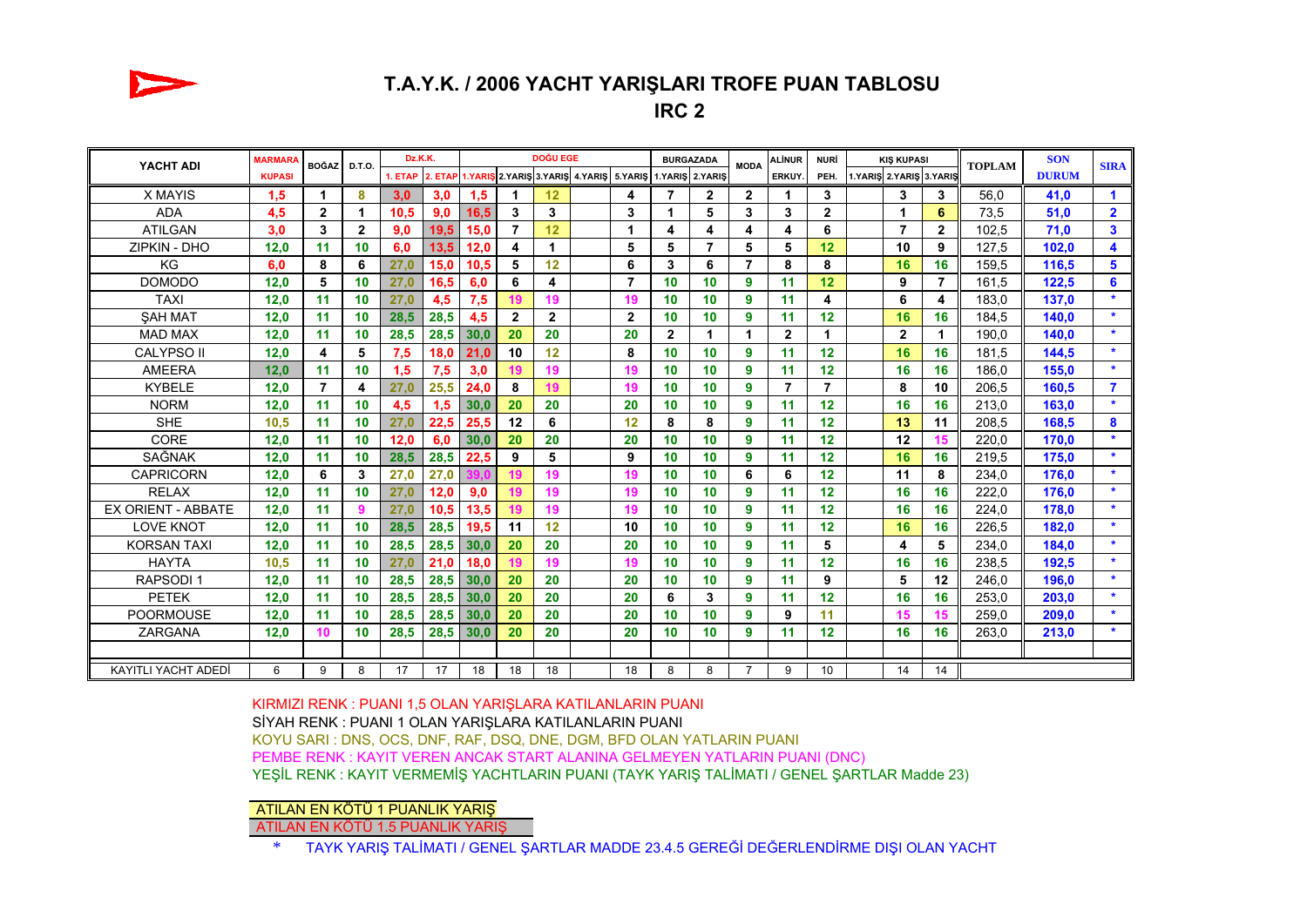# **T.A.Y.K. / 2006 YACHT YARIŞLARI TROFE PUAN TABLOSU IRC 3**

| YACHT ADI                 | <b>MARMARA</b> | <b>BOĞAZ</b>   | D.T.O.       | Dz.K.K. |         | <b>DOĞU EGE</b>  |                |                |  |                | <b>BURGAZADA</b> |                                                       | <b>MODA</b>    | <b>ALINUR</b>  | NURİ            | <b>KIŞ KUPASI</b> |                         |                | <b>TOPLAM</b> | <b>SON</b>   | <b>SIRA</b>          |
|---------------------------|----------------|----------------|--------------|---------|---------|------------------|----------------|----------------|--|----------------|------------------|-------------------------------------------------------|----------------|----------------|-----------------|-------------------|-------------------------|----------------|---------------|--------------|----------------------|
|                           | <b>KUPASI</b>  |                |              | . ETAP  | 2. ETAI | I.YARIS          |                |                |  |                |                  | 2. YARIS 3. YARIS 4. YARIS 5. YARIS 1. YARIS 2. YARIS |                | ERKUY.         | PEH.            |                   | 1.YARIS 2.YARIS 3.YARIS |                |               | <b>DURUM</b> |                      |
| ORSA - DHO                | 10,5           | $\mathbf{2}$   | 12           | 1,5     | 3,0     | 1,5              | 1              | 1              |  |                | $\mathbf{2}$     | 4                                                     | 1              | $\mathbf{2}$   | 11              |                   | 6                       | 1              | 60,5          | 38,0         | $\blacktriangleleft$ |
| FİLİNTA                   | 1,5            | 17             | 12           | 6,0     | 9,0     | 12.0             | 5              | 4              |  | $\mathbf{2}$   | 14               | 14                                                    | 5              | 10             | 11              |                   | 3                       | 7              | 132,5         | 103,5        | $\overline{2}$       |
| XL                        | 10,5           | 6              | 12           | 34,5    | 16.5    | 6,0              | 20             | 20             |  | 20             | 1                | 1                                                     | 3              | 1              | $\mathbf{1}$    |                   | 12                      | $\overline{2}$ | 166,5         | 112,0        | $\mathbf{3}$         |
| <b>BARBIE</b>             | 10,5           | 8              | 4            | 34,5    | 24,0    | 28,5             | 6              | 12             |  | 8              | 3                | 3                                                     | $\overline{7}$ | 4              | 5               |                   | 23                      | 23             | 203,5         | 146,0        | 4                    |
| <b>BERK</b>               | 10,5           | 18             | $\mathbf{2}$ | 9,0     | 12,0    | 13,5             | $\mathbf{2}$   | 12             |  | 3              | 14               | 14                                                    | 14             | 10             | 11              |                   | 24                      | 24             | 193,0         | 155,5        | $\star$              |
| <b>BOOTES</b>             | 10,5           | 1              | 11           | 7,5     | 1,5     | 4,5              | 20             | 20             |  | 20             | 10               | 6                                                     | 13             | $\overline{7}$ | 11              |                   | 24                      | 24             | 191,0         | 156,5        | $\star$              |
| <b>ARSIZ</b>              | 10,5           | 18             | 12           | 34,5    | 10,5    | 9,0              | 3              | $\mathbf{2}$   |  | $\overline{7}$ | 14               | 14                                                    | 14             | 10             | 11              |                   | 24                      | 24             | 217,5         | 159,0        | $\star$              |
| <b>KALKIŞ</b>             | 10,5           | 18             | 12           | 36,0    | 13,5    | 7,5              | $\overline{7}$ | 5              |  | 4              | 14               | 14                                                    | 14             | 10             | 11              |                   | 24                      | 24             | 224,5         | 164,5        | $\star$              |
| <b>STINGRAY</b>           | 10,5           | 18             | 12           | 4,5     | 6,0     | 3,0              | 20             | 20             |  | 20             | 14               | 14                                                    | 14             | 10             | 11              |                   | 23                      | 9              | 209,0         | 175,5        | $\star$              |
| <b>EQUINOX</b>            | 10,5           | 5              | 1            | 3,0     | 4,5     | 15,0             | 20             | 20             |  | 20             | 14               | 14                                                    | 14             | 10             | 11              |                   | 24                      | 24             | 210,0         | 175,5        | $\star$              |
| <b>EMILY</b>              | 7,5            | 14             | 6            | 34,5    | 27,0    | 28,5             | 10             | 12             |  | 11             | 14               | 14                                                    | 14             | 10             | $\overline{7}$  |                   | 18                      | 21             | 248,5         | 193,0        | $5\phantom{1}$       |
| <b>SAFİ NAZ</b>           | 10,5           | 18             | 12           | 34,5    | 34,5    | 18,0             | 4              | 3              |  | 6              | 14               | 14                                                    | 14             | 10             | 11              |                   | 24                      | 24             | 251,5         | 193,0        | $\star$              |
| <b>GRACELAND</b>          | 10,5           | 18             | 11           | 34,5    | 19,5    | 21.0             | 9              | 12             |  | 9              | 14               | 14                                                    | 14             | 10             | 11              |                   | 24                      | 24             | 255,5         | 197.0        | $\star$              |
| <b>KEQUIC</b>             | 10,5           | 18             | 12           | 37,5    | 37,5    | 31,5             | 21             | 21             |  | 21             | 5                | 9                                                     | 14             | 5              | 4               |                   | $\overline{7}$          | 6              | 260,0         | 201,5        | $\star$              |
| <b>SMYRNA</b>             | 9.0            | 18             | 3            | 34,5    | 25,5    | 30.0             | 20             | $\overline{7}$ |  | 5              | 14               | 14                                                    | 14             | 10             | 11              |                   | 24                      | 24             | 263,0         | 204,5        | $\star$              |
| <b>SİVA</b>               | 10,5           | 18             | 12           | 37,5    | 37,5    | 16,5             | 8              | 6              |  | 10             | 14               | 14                                                    | 14             | 10             | 11              |                   | 24                      | 24             | 267,0         | 205,5        | $\star$              |
| <b>KAÇAK</b>              | 10,5           | 18             | 12           | 37,5    | 37,5    | 31,5             | 21             | 21             |  | 21             | 14               | 14                                                    | 4              | 10             | 3               |                   | 5                       | 4              | 264,0         | 205,5        | $\star$              |
| U <sub>2</sub>            | 10,5           | 18             | 12           | 34,5    | 15,0    | 10,5             | 20             | 20             |  | 20             | 13               | 13                                                    | 14             | 10             | 11              |                   | 24                      | 24             | 269,5         | 211,0        | $\star$              |
| <b>ZEFIR</b>              | 10,5           | 18             | 12           | 34,5    | 22,5    | 19,5             | 20             | 20             |  | 20             | 6                | 10                                                    | 14             | 10             | 11              |                   | 24                      | 24             | 276,0         | 217,5        | $\star$              |
| ECE                       | 10,5           | 11             | 12           | 34,5    | 7,5     | 31,5             | 21             | 21             |  | 21             | 14               | 14                                                    | 11             | 10             | $\overline{9}$  |                   | 24                      | 24             | 276,0         | 217,5        | $\star$              |
| <b>KUPA KIZI</b>          | 10,5           | 18             | 12           | 37,5    | 37,5    | 31,5             | 21             | 21             |  | 21             | 14               | 14                                                    | 14             | 10             | 11              |                   | $\mathbf{2}$            | 3              | 278,0         | 219,5        | $\star$              |
| JEZABEL                   | 10,5           | 18             | 12           | 37,5    | 37,5    | 31,5             | 21             | 21             |  | 21             | 9                | 5                                                     | 10             | 10             | 6               |                   | 17                      | 12             | 279,0         | 220,5        | $\star$              |
| <b>NIAGARA</b>            | 10,5           | 18             | 12           | 37,5    | 37,5    | 31,5             | 21             | 21             |  | 21             | $\overline{7}$   | 8                                                     | 6              | 10             | 11              |                   | 10                      | 23             | 285,0         | 224,5        |                      |
| <b>WIND DANCER</b>        | 10,5           | 18             | 12           | 34,5    |         | 31,5             | 21             | 21             |  | 21             | 14               | 14                                                    | 14             | 10             | 11              |                   | 9                       | 5              | 282,5         | 225,5        | $\star$              |
| MAVİ                      | 7,5            | 18             | 12           | 34,5    | 18,0    | 24.0             | 20             | 20             |  | 20             | 14               | 14                                                    | 14             | 10             | 11              |                   | 24                      | 24             | 285,0         | 226,5        | $\star$              |
| <b>TARGET</b>             | 10,5           | 18             | 12           | 37,5    | 37,5    | 31,5             | 21             | 21             |  | 21             | 14               | 14                                                    | 14             | 10             | 11              |                   | 4                       | 8              | 285,0         | 226,5        | $\star$              |
| <b>MEKİK-SIEMENS</b>      | 10,5           | 18             | 12           | 37,5    | 37,5    | 31,5             | 21             | 21             |  | 21             | 14               | 14                                                    | $\overline{2}$ | 3              | $\overline{2}$  |                   | 23                      | 23             | 291,0         | 230,5        | $\star$              |
| BELLE DE JOUR             | 10,5           | $\overline{7}$ | 12           | 34,5    | 34,5    | 31,5             | 21             | 21             |  | 21             | 14               | 14                                                    | 14             | 10             | 11              |                   | 23                      | 11             | 290,0         | 232,5        | $\star$              |
| ZIG ZAG                   | 10,5           | 18             | 12           | 37,5    | 37,5    | 31,5             | 21             | 21             |  | 21             | 14               | 14                                                    | 14             | 10             | 11              |                   | $\blacktriangleleft$    | 23             | 297,0         | 236,5        | $\star$              |
| <b>NARIN</b>              | 10,5           | 18             | 12           | 37,5    | 37,5    | 31,5             | 21             | 21             |  | 21             | 8                | $\overline{7}$                                        | 9              | 6              | 11              |                   | 24                      | 24             | 299,0         | 237,5        | $\star$              |
| <b>PAMUK</b>              | 7,5            | 13             | 11           | 37,5    | 37,5    | 31,5             | 21             | 21             |  | 21             | 4                | 13                                                    | 14             | 9              | 10              |                   | 24                      | 24             | 299,0         | 237,5        | $\star$              |
| REIS - DHO                | 10,5           | 18             | 12           | 37,5    | 37,5    | 31,5             | 21             | 21             |  | 21             | 14               | 14                                                    | 14             | 10             | 11              |                   | 14                      | 10             | 297,0         | 238,5        | $\star$              |
| <b>KAYACAN</b>            | 10,5           | 12             | 12           | 34,5    | 34,5    | 22,5             | 20             | 20             |  | 20             | 14               | 14                                                    | 14             | 10             | 11              |                   | 24                      | 24             | 297,0         | 238,5        | $\star$              |
| YAMARAZ                   | 10,5           | 4              | 5            | 37,5    | 37,5    | 31,5             | 21             | 21             |  | 21             | 14               | 14                                                    | 14             | 10             | 11              |                   | 24                      | 24             | 300,0         | 238,5        | $\star$              |
| <b>ALARA</b>              | 10,5           | 15             | 11           | 34,5    | 21,0    | 31,5             | 21             | 21             |  | 21             | 14               | 14                                                    | 14             | 10             | 11              |                   | 24                      | 24             | 297,5         | 239,0        | $\star$              |
|                           |                |                |              |         |         |                  |                |                |  |                |                  |                                                       |                |                |                 |                   |                         |                |               |              | $\star$              |
| SYMPHONY<br>LEVENT - DHO  | 10,5           | 18             | 12           | 37,5    | 37,5    | 31,5             | 21             | 21<br>21       |  | 21             | 14<br>14         | 14                                                    | 14             | 10             | 11              |                   | 15                      | 13             | 301,0         | 242,5        | $\star$              |
|                           | 10,5           | 18             | 12           | 37,5    | 37,5    | 31,5             | 21             |                |  | 21             |                  | 14                                                    | 14             | 10             | 11              |                   | 8                       | 23             | 304,0         | 243,5        | $\star$              |
| ORUÇ                      | 10,5           | 3              | 12<br>12     | 37,5    | 37,5    | 31,5             | 21             | 21             |  | 21             | 14               | 14                                                    | 14             | 10             | 11              |                   | 24                      | 24             | 306,0         | 244,5        | $\star$              |
| <b>AVARE</b>              | 10,5           | 18             |              | 37,5    | 37,5    | 31,5             | 21             | 21             |  | 21             | 14               | 14                                                    | 14             | 10             | 11              |                   | 11                      |                | 307,0         | 246,5        | $\star$              |
| <b>KLİVYA</b>             | 10,5           | 18             | 12           | 37,5    | 37,5    | 31,5             | 21             | 21             |  | 21             | 13               | $\mathbf{2}$                                          | 14             | 10             | 11              |                   | 24                      | 24             | 308,0         | 246,5        |                      |
| <b>GALATEA</b>            | 10,5           | 18             | 12           |         |         | $37,5$ 37,5 31,5 | 21             | 21             |  | 21             | 14               | 14                                                    | 14             | 10             | $\overline{11}$ |                   | 13                      | 21             | 307,0         | 248,5        |                      |
| <b>LIOR</b>               | 10,5           | 9              | 12           | 37,5    | 37,5    | 31,5             | 21             | 21             |  | 21             | 14               | 14                                                    | 14             | 10             | 11              |                   | 24                      | 24             | 312,0         | 250,5        | $\star$              |
| <b>CRAZY LITTLE THING</b> | 10,5           | 18             | 12           | 37,5    | 37,5    | 31,5             | 21             | 21             |  | 21             | 14               | 14                                                    | 14             | 10             | 11              |                   | 16                      | 23             | 312,0         | 251,5        | $\star$              |
| <b>FORSA</b>              | 10,5           | 10             | 12           | 37,5    | 37,5    | 31,5             | 21             | 21             |  | 21             | 14               | 14                                                    | 14             | 10             | 11              |                   | 24                      | 24             | 313,0         | 251,5        | $\star$              |
| <b>ARZUM</b>              | 10,5           | 18             | 12           | 37,5    | 37,5    | 31,5             | 21             | 21             |  | 21             | 14               | 14                                                    | 8              | 10             | 11              |                   | 24                      | 24             | 315,0         | 253,5        | $\star$              |
| <b>ROSA DIA</b>           | 10,5           | 18             | 12           | 34,5    | 34,5    | 31,5             | 21             | 21             |  | 21             | 14               | 14                                                    | 14             | 10             | 11              |                   | 24                      | 24             | 315,0         | 256,5        | $\star$              |
|                           |                |                |              |         |         |                  |                |                |  |                |                  |                                                       |                |                |                 |                   |                         |                |               |              |                      |
| KAYITLI YACHT ADEDİ       | 5              | 16             | 10           | 23      | 23      | 19               | 19             | 19             |  | 19             | 12               | 12                                                    | 12             | 8              | 9               |                   | 22                      | 22             |               |              |                      |